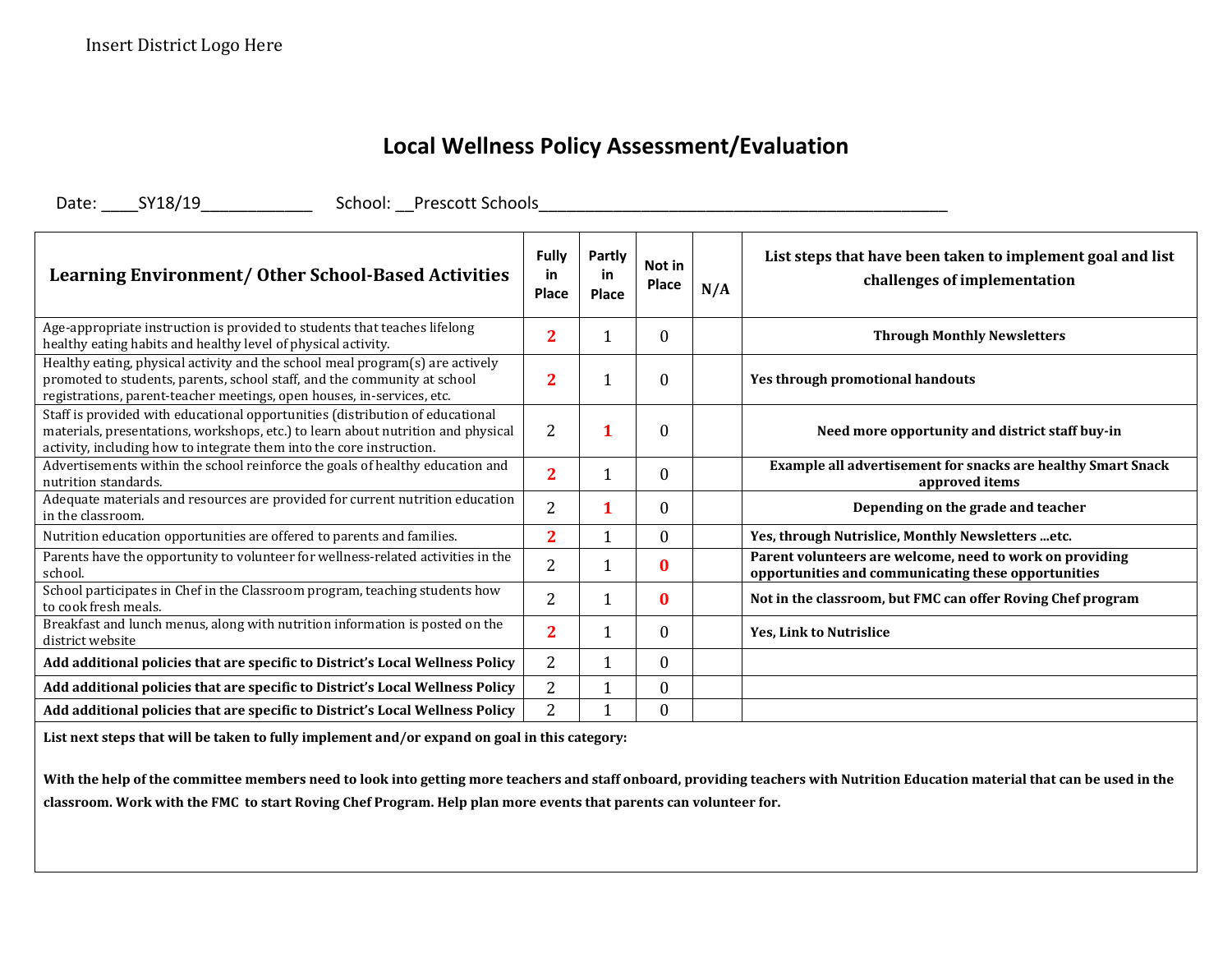| <b>Nutritional Guidelines for All Foods Available to</b><br><b>Students</b>                                                                                                        | <b>Fully</b><br>in<br><b>Place</b> | Partly<br>in<br><b>Place</b> | <b>Not</b><br>in<br>Place | N/A | List steps that have been taken to implement goal and list<br>challenges of implementation |
|------------------------------------------------------------------------------------------------------------------------------------------------------------------------------------|------------------------------------|------------------------------|---------------------------|-----|--------------------------------------------------------------------------------------------|
| All students have access to healthful food choices in the school cafeteria.                                                                                                        | $\overline{2}$                     | $\mathbf{1}$                 | $\bf{0}$                  |     | Yes, all food served is healthy and USDA compliant                                         |
| Students have adequate time to eat lunch every day.                                                                                                                                | $\overline{2}$                     | 1                            | $\bf{0}$                  |     | Yes, students go through the line really quick and have enough time<br>to eat              |
| All foods sold during the "School Day" meet Smart Snack Regulations                                                                                                                | $\overline{2}$                     | $\mathbf{1}$                 | $\bf{0}$                  |     | Yes, All food sold during the school day are Smart Snack approved.                         |
| No Competitive Foods are being sold during the serving times of the school<br>meal programs                                                                                        | $\overline{2}$                     | $\mathbf{1}$                 | $\bf{0}$                  |     | None sold                                                                                  |
| Nutrition information is accessible to students and their parents/guardians<br>concerning the nutritional content of foods and beverages sold through the<br>school meal programs. | $\overline{2}$                     | $\mathbf{1}$                 | $\bf{0}$                  |     | Through Nutrislice online and app                                                          |
| Fundraisers sold outside of the school day are primarily non-food items or<br>healthy food items.                                                                                  | $\overline{2}$                     | $\mathbf{1}$                 | $\bf{0}$                  |     | <b>Yes</b>                                                                                 |
| Food is not used as a reward or punishment.                                                                                                                                        | $\overline{2}$                     | $\mathbf{1}$                 | $\bf{0}$                  |     | Yes                                                                                        |
| The cafeteria atmosphere is clean and inviting and offers a pleasant eating<br>environment (artwork, plants, natural light, health education information,<br>reduced noise)        | $\overline{2}$                     | $\mathbf{1}$                 | $\mathbf{0}$              |     | <b>Yes</b>                                                                                 |
| Appropriate portion sizes, per MyPlate recommendations, are promoted<br>whenever foods are available.                                                                              | $\overline{2}$                     | $\mathbf{1}$                 | $\bf{0}$                  |     | Yes                                                                                        |
| Staff encourages students to take and eat fruits and vegetables in the<br>lunchroom. However, students are not forced to eat or finish their plate.                                | $\overline{2}$                     | $\mathbf{1}$                 | $\bf{0}$                  |     | Yes, Salad bar available to all students everyday                                          |
| Add additional policies that are specific to District's Local Wellness<br><b>Policy</b>                                                                                            | $\mathbf{2}$                       | $\mathbf{1}$                 | $\bf{0}$                  |     |                                                                                            |
| Add additional policies that are specific to District's Local Wellness<br><b>Policy</b>                                                                                            | $\mathbf{2}$                       | $\mathbf{1}$                 | $\bf{0}$                  |     |                                                                                            |
| Add additional policies that are specific to District's Local Wellness<br><b>Policy</b>                                                                                            | $\mathbf{2}$                       | $\mathbf{1}$                 | $\bf{0}$                  |     |                                                                                            |

**List next steps that will be taken to fully implement and/or expand on goal in this category:**

**Continue the good work** 

| Physica | Fully iı     | Partly in | Not in |     | .<br>e been taken to implement goal and list-<br>' that have<br>List steps |
|---------|--------------|-----------|--------|-----|----------------------------------------------------------------------------|
| Activit | <b>Place</b> | Place     | Place  | N/A | challenges<br>; of implementation                                          |